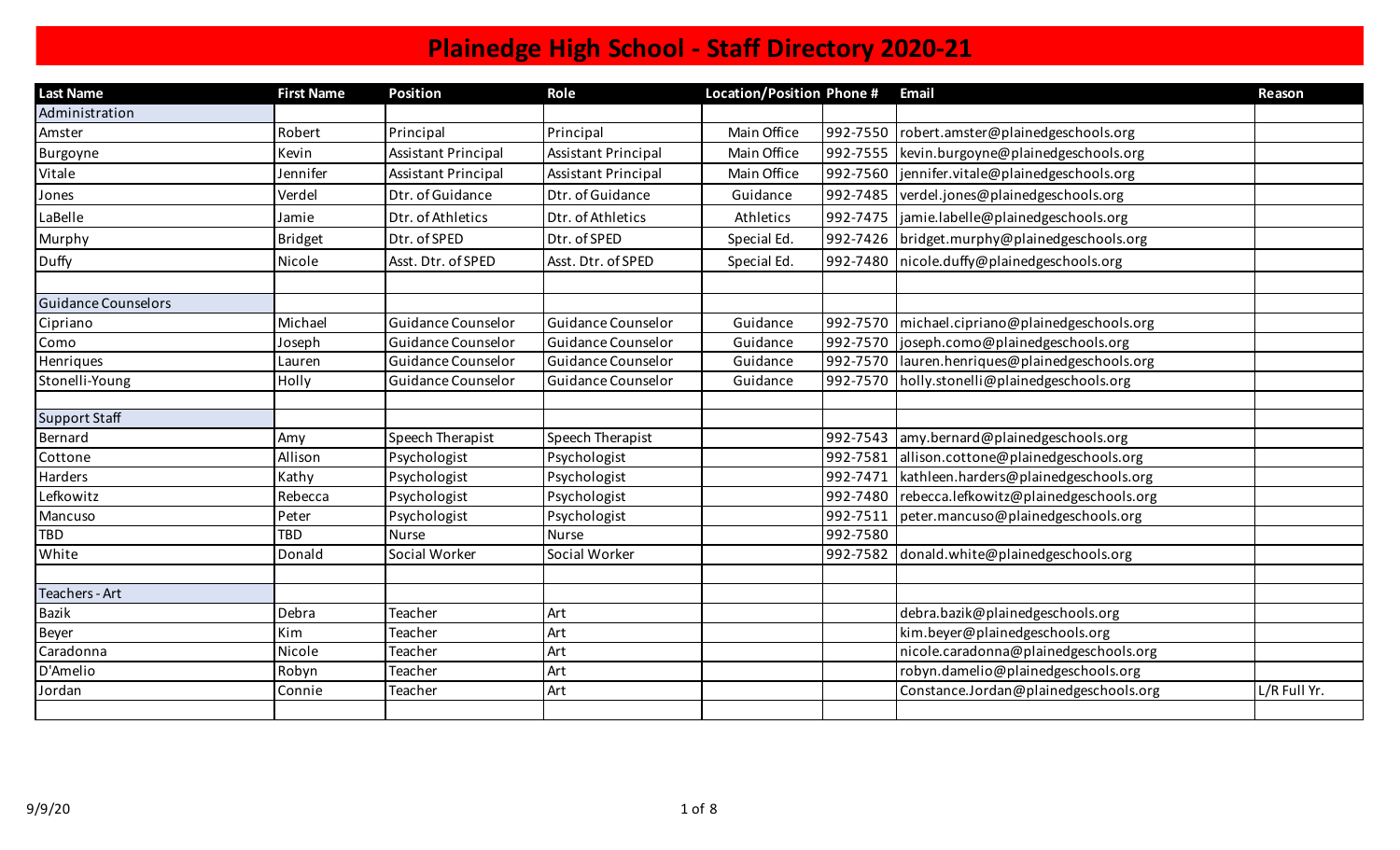| <b>Last Name</b>            | <b>First Name</b> | <b>Position</b> | Role               | Location/Position Phone # | <b>Email</b>                                    | Reason |
|-----------------------------|-------------------|-----------------|--------------------|---------------------------|-------------------------------------------------|--------|
| Teachers - Career& Tech Ed. |                   |                 |                    |                           |                                                 |        |
| Smith                       | Gina              | Teacher         | Career & Tech. Ed. |                           | gina.smith@plainedgeschools.org                 |        |
| Spillane                    | Nicole            | <b>Teacher</b>  | Career & Tech. Ed. |                           | nicole.spillane@plainedgeschools.org            |        |
| White                       | Kevin             | Teacher         | Career & Tech. Ed. |                           | kevin.white@plainedgeschools.org                |        |
|                             |                   |                 |                    |                           |                                                 |        |
| Teachers - English          |                   |                 |                    |                           |                                                 |        |
| <b>Buckley</b>              | <b>Brian</b>      | Teacher         | English            |                           | brian.buckley@plainedgeschools.org              |        |
| Cassata                     | Lisa              | Teacher         | English            |                           | lisa.cassata@plainedgeschools.org               |        |
| Christy                     | Jamie             | <b>Teacher</b>  | English            |                           | jamie.christy@plainedgeschools.org              |        |
| Collins                     | Melissa           | Teacher         | English            |                           | melissa.collins@plainedgeschools.org            |        |
| Filosa                      | Marlene           | Teacher         | English            |                           | marlene.filosa@plainedgeschools.org             |        |
| Garcia                      | Keri              | Teacher         | English            |                           | keri.garcia@plainedgeschools.org                |        |
| Molitor                     | Michele           | Teacher         | English            |                           | michele.molitor@plainedgeschools.org            |        |
| Rosen                       | Casey             | <b>Teacher</b>  | English            |                           | casey.rosen@plainedgeschools.org                |        |
| Stevens                     | Christopher       | Teacher         | English            |                           | christopher.stevens@plainedgeschools.org        |        |
|                             |                   |                 |                    |                           |                                                 |        |
| Teachers - Health           |                   |                 |                    |                           |                                                 |        |
| Allison                     | Alvina            | Teacher         | Health             |                           | alvina.allison@plainedgeschools.org             |        |
| Amato                       | Lorraine          | Teacher         | Health             |                           | lorraine.amato@plainedgeschools.org             |        |
| Stevens                     | Jaclyn            | <b>Teacher</b>  | Health             |                           | jaclyn.stevens@plainedgeschools.org             |        |
|                             |                   |                 |                    |                           |                                                 |        |
| Teachers - Library-Media    |                   |                 |                    |                           |                                                 |        |
| Vidal                       | Catherine         | Librarian       | Librarian          |                           | 992-7590   catherine.vidal@plainedgeschools.org |        |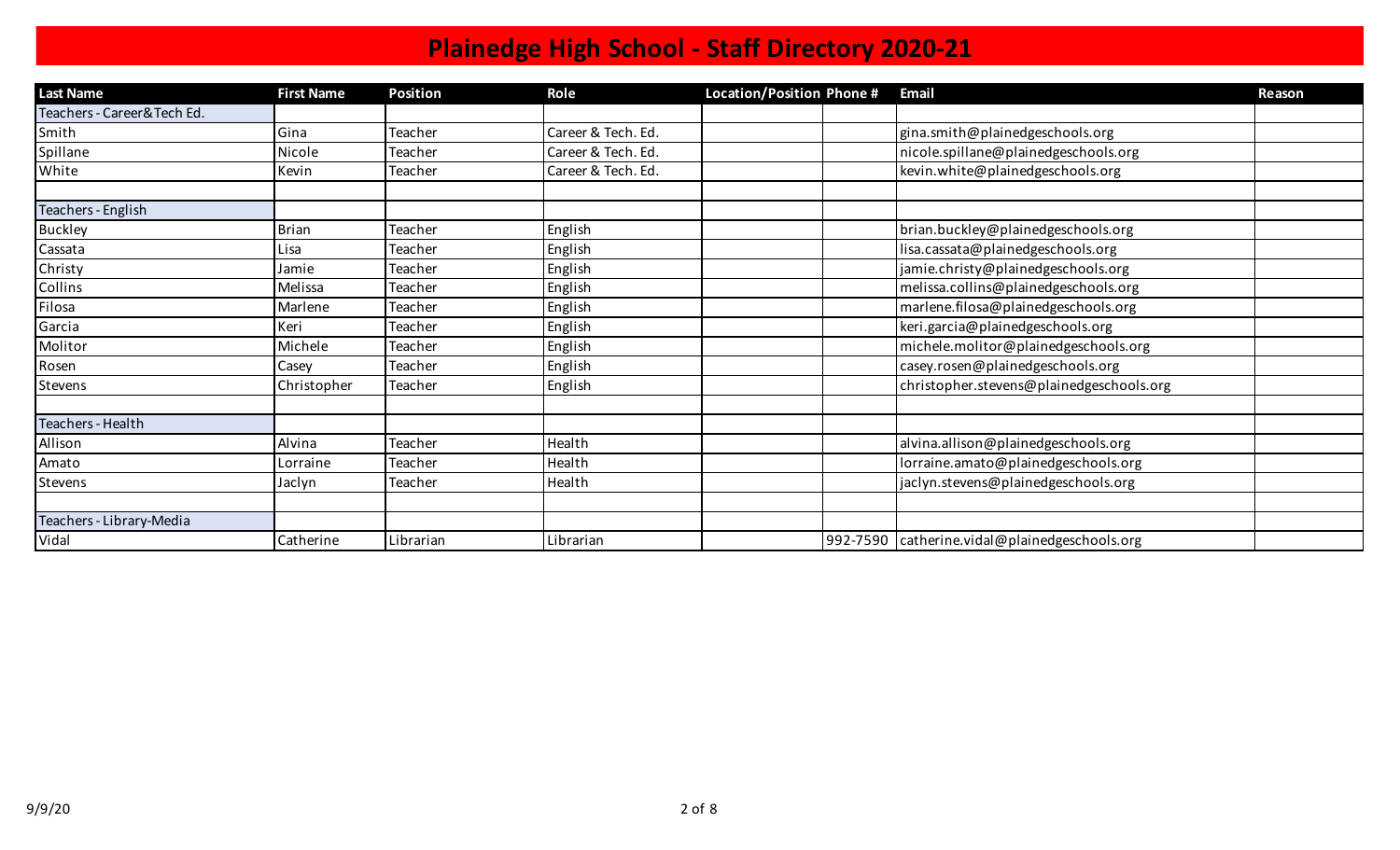| <b>Last Name</b>              | <b>First Name</b> | <b>Position</b> | Role                      | Location/Position Phone # | <b>Email</b>                               | Reason       |
|-------------------------------|-------------------|-----------------|---------------------------|---------------------------|--------------------------------------------|--------------|
| <b>Teachers - Mathematics</b> |                   |                 |                           |                           |                                            |              |
| Aguilar                       | Christine         | Teacher         | Mathematics               |                           | christine.aguilar@plainedgeschools.org     |              |
| Ferretti                      | Diana             | Teacher         | Mathematics               |                           | Diana.Ferretti@plainedgeschools.org        | L/R Full Yr. |
| Formisano                     | Christopher       | Teacher         | Mathematics               |                           | christopher.formisano@plainedgeschools.org |              |
| Grosser                       | Kelly             | Teacher         | <b>Mathematics</b>        |                           | kelly.grosser@plainedgeschools.org         |              |
| Lombino                       | Joseph            | Teacher         | Mathematics               |                           | joseph.lombino@plainedgeschools.org        |              |
| Maggio                        | Lawrence          | Teacher         | Mathematics               |                           | lawrence.maggio@plainedgeschools.org       |              |
| Malloy                        | Christine         | Teacher         | Mathematics               |                           | christine.malloy@plainedgeschools.org      |              |
| Paola                         | Michael           | Teacher         | <b>Mathematics</b>        |                           | michael.paola@plainedgeschools.org         |              |
| Ross                          | Craig             | Teacher         | Mathematics               |                           | craig.ross@plainedgeschools.org            |              |
| Vitale                        | Michael           | Teacher         | Mathematics               |                           | michael.vitale@plainedgeschools.org        |              |
|                               |                   |                 |                           |                           |                                            |              |
| <b>Teachers - Music</b>       |                   |                 |                           |                           |                                            |              |
| Lakes                         | Peter             | Teacher         | Music                     |                           | peter.lakes@plainedgeschools.org           |              |
| Ruotolo                       | Laura             | Teacher         | Music                     |                           | laura.ruotolo@plainedgeschools.org         |              |
| Siewertsen                    | Karl              | Teacher         | Music                     |                           | karl.siewertsen@plainedgeschools.org       |              |
|                               |                   |                 |                           |                           |                                            |              |
| Teachers - Physical Education |                   |                 |                           |                           |                                            |              |
| Allison                       | Alvina            | Teacher         | <b>Physical Education</b> |                           | alvina.allison@plainedgeschools.org        |              |
| Amato                         | Lorraine          | Teacher         | <b>Physical Education</b> |                           | lorraine.amato@plainedgeschools.org        |              |
| Giovanelli                    | Anthony           | <b>Teacher</b>  | Physical Education        |                           | anthony.giovanelli@plainedgeschools.org    |              |
| Knee                          | Naomi             | Teacher         | <b>Physical Education</b> |                           | naomi.knee@plainedgeschools.org            |              |
| Shaver                        | Robert            | Teacher         | <b>Physical Education</b> |                           | robert.shaver@plainedgeschools.org         |              |
|                               |                   |                 |                           |                           |                                            |              |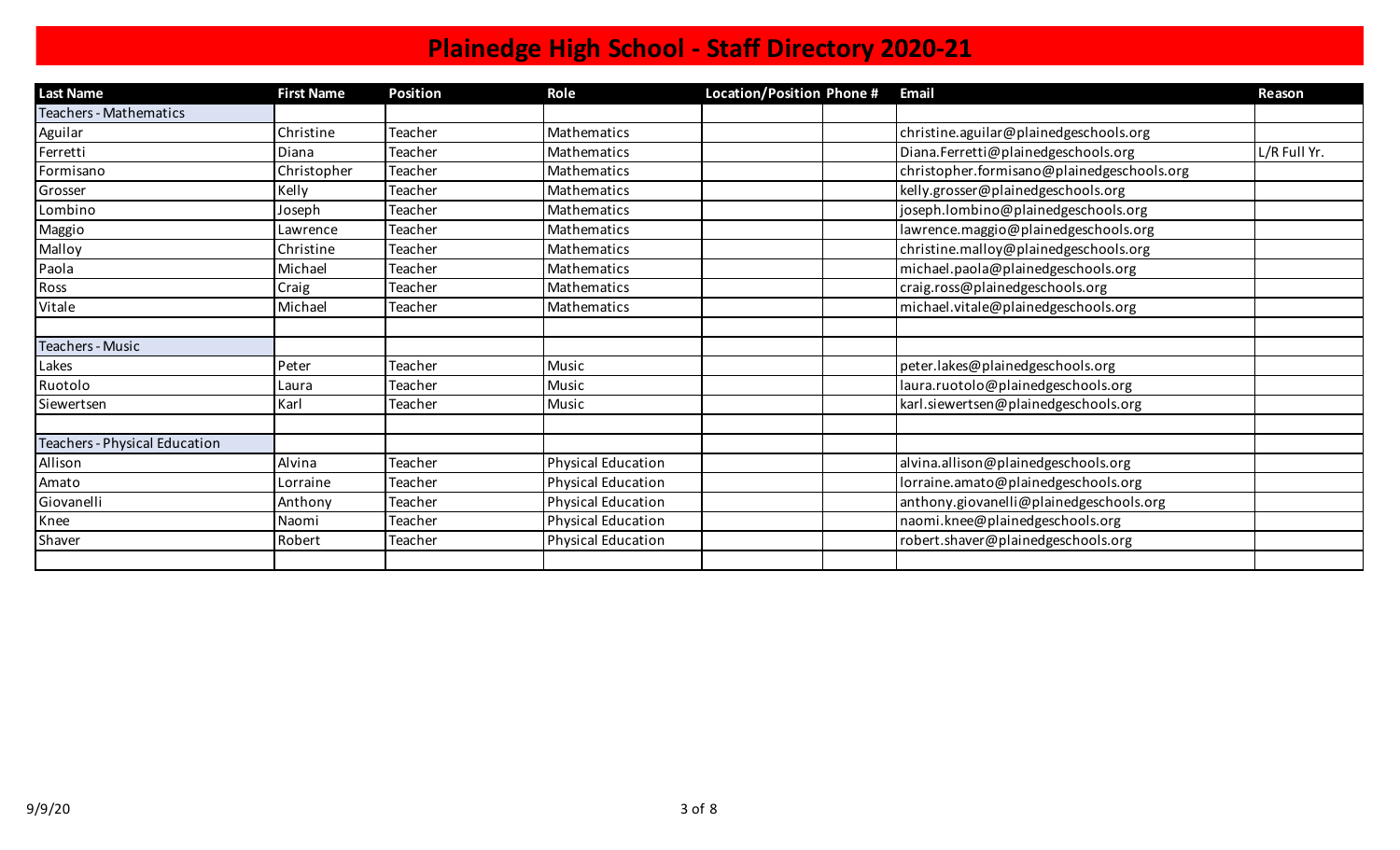| <b>Last Name</b>                 | <b>First Name</b> | <b>Position</b> | Role           | Location/Position Phone # | Email                                     | Reason |
|----------------------------------|-------------------|-----------------|----------------|---------------------------|-------------------------------------------|--------|
| Teachers - Science               |                   |                 |                |                           |                                           |        |
| Burstyn                          | Melissa           | Teacher         | Science        |                           | melissa.burstyn@plainedgeschools.org      |        |
| Candela                          | Jennifer          | Teacher         | Science        |                           | jennifer.candela@plainedgeschools.org     |        |
| Chiolo                           | Maureen           | Teacher         | Science        |                           | maureen.chiolo@plainedgeschools.org       |        |
| DeGaray                          | Elizabeth         | <b>Teacher</b>  | Science        |                           | elizabeth.degaray@plainedgeschools.org    |        |
| Flamio                           | Patrick           | Teacher         | Science        |                           | patrick.flamio@plainedgeschools.org       |        |
| Formisano                        | Rachel            | Teacher         | Science        |                           | rachel.formisano@plainedgeschools.org     |        |
| Fuchs                            | Perry             | Teacher         | Science        |                           | perry.fuchs@plainedgeschools.org          |        |
| Gandolfo                         | Robert            | Teacher         | Science        |                           | robert.gandolfo@plainedgeschools.org      |        |
| Lane                             | Ryan              | Teacher         | Science        |                           | ryan.lane@plainesdgeschools.org           |        |
| Lehane                           | Erin              | Teacher         | Science        |                           | erin.lehane@plainedgeschools.org          |        |
| Masi                             | Christina         | Teacher         | Science        |                           | christina.masi@plainedgeschools.org       |        |
| Orgonik                          | Andrew            | Teacher         | Science        |                           | andrew.orgonik@plainedgeschools.org       |        |
| Sorrentino                       | Christina         | Teacher         | Science        |                           | christina.sorrentino@plainedgeschools.org |        |
| Waldbaum                         | Linda             | Teacher         | Science        |                           | linda.waldbaum@plainedgeschools.org       |        |
|                                  |                   |                 |                |                           |                                           |        |
| <b>Teachers - Social Studies</b> |                   |                 |                |                           |                                           |        |
| Bertolotti                       | William           | <b>Teacher</b>  | Social Studies |                           | william.bertolotti@plainedgeschools.org   |        |
| Clarelli                         | Michael           | Teacher         | Social Studies |                           | michael.clarelli@plainedgeschools.org     |        |
| Garcia                           | Michael           | Teacher         | Social Studies |                           | michael.garcia@plainedgeschools.org       |        |
| Hensen                           | John              | Teacher         | Social Studies |                           | john.hensen@plainedgeschools.org          |        |
| Joyce                            | Joanne            | Teacher         | Social Studies |                           | joanne.joyce@plainedgeschools.org         |        |
| Lombardo                         | Kimberly          | Teacher         | Social Studies |                           | kimberly.lombardo@plainedgeschools.org    |        |
| Murphy                           | Dena              | Teacher         | Social Studies |                           | dena.murphy@plainedgeschools.org          |        |
| Orland                           | Scott             | Teacher         | Social Studies |                           | scott.orland@plainedgeschools.org         |        |
| Pearlman                         | David             | Teacher         | Social Studies |                           | david.pearlman@plainedgeschools.org       |        |
| Ryan                             | Louise            | Teacher         | Social Studies |                           | louise.ryan@plainedgeschools.org          |        |
| <b>Shiels</b>                    | Shane             | Teacher         | Social Studies |                           | shane.shiels@plainedgeschools.org         |        |
|                                  |                   |                 |                |                           |                                           |        |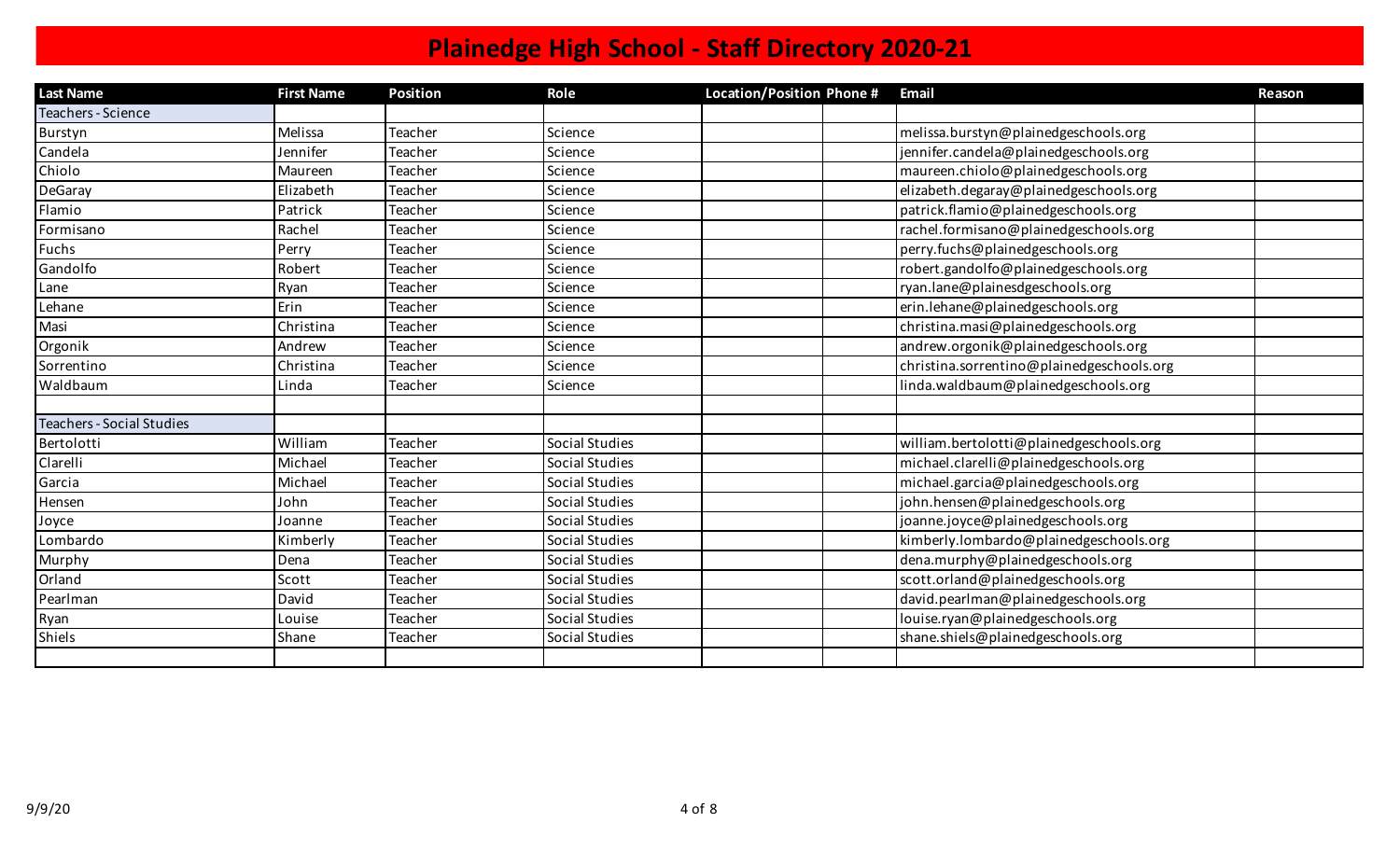| <b>Last Name</b>             | <b>First Name</b> | <b>Position</b> | Role              | Location/Position Phone # | <b>Email</b>                             | Reason |
|------------------------------|-------------------|-----------------|-------------------|---------------------------|------------------------------------------|--------|
| Teachers - Sp. Educ./Support |                   |                 |                   |                           |                                          |        |
| Brennan                      | Thomas            | Teacher         | Special Education |                           | Thomas.Brennan@plainedgeschools.org      |        |
| Carr                         | Leslie            | Teacher         | Special Education |                           | leslie.carr@plainedgeschools.org         |        |
| Cohn                         | Cary              | Teacher         | Special Education |                           | cary.cohn@plainedgeschools.org           |        |
| Frank                        | Rita              | Teacher         | Special Education |                           | rita.frank@plainedgeschools.org          |        |
| Hauer                        | Cheri             | Teacher         | Special Education |                           | cheri.hauer@plainedgeschools.org         |        |
| Hovorka                      | Adam              | Teacher         | Special Education |                           | adam.hovorka@plainedgeschools.org        |        |
| LaFemina                     | Christopher       | Teacher         | Special Education |                           | christopher.lafemina@plainedgeschool.org |        |
| Lewis                        | Elizabeth         | Teacher         | Special Education |                           | elizabeth.lewis@plainedgeschools.org     |        |
| Lupo                         | Andrea            | Teacher         | Special Education |                           | andrea.lupo@plainedgeschools.org         |        |
| Mattison                     | Kimberly          | Teacher         | Special Education |                           | kimberly.mattison@plainedgeschools.org   |        |
| Medina                       | Jeanine           | Teacher         | Special Education |                           | jeanine.medina@plainedgeschools.org      |        |
| Moss                         | Melissa           | Teacher         | Special Education |                           | melissa.moss@plainedgeschools.org        |        |
| Paolino                      | <b>Brianna</b>    | Teacher         | Special Education |                           | brianna.paolino@plainedgeschools.org     |        |
|                              |                   |                 |                   |                           |                                          |        |
| Teachers-World Languages     |                   |                 |                   |                           |                                          |        |
| Ahumada-Im                   | Gabriela          | Teacher         | World Languages   |                           | gabriela.ahumada-im@plainedgeschools.org |        |
| Carioti                      | Shannon           | Teacher         | World Languages   |                           | shannon.carioti@plainedgeschools.org     |        |
| Koster                       | Matthew           | Teacher         | World Languages   |                           | matthew.koster@plainedgeschools.org      |        |
| LaPlante                     | Claudia           | Teacher         | World Languages   |                           | claudia.laplante@plainedgeschools.org    |        |
| Nunez                        | Christina         | Teacher         | World Languages   |                           | christina.nunez@plainedgeschools.org     |        |
| Santucci                     | Chantal           | Teacher         | World Languages   |                           | chantal.santucci@plainedgeschools.org    |        |
| Patterson                    | Karen             | Teacher         | <b>ESL</b>        |                           | karen.patterson@plainedgeschools.org     |        |
|                              |                   |                 |                   |                           |                                          |        |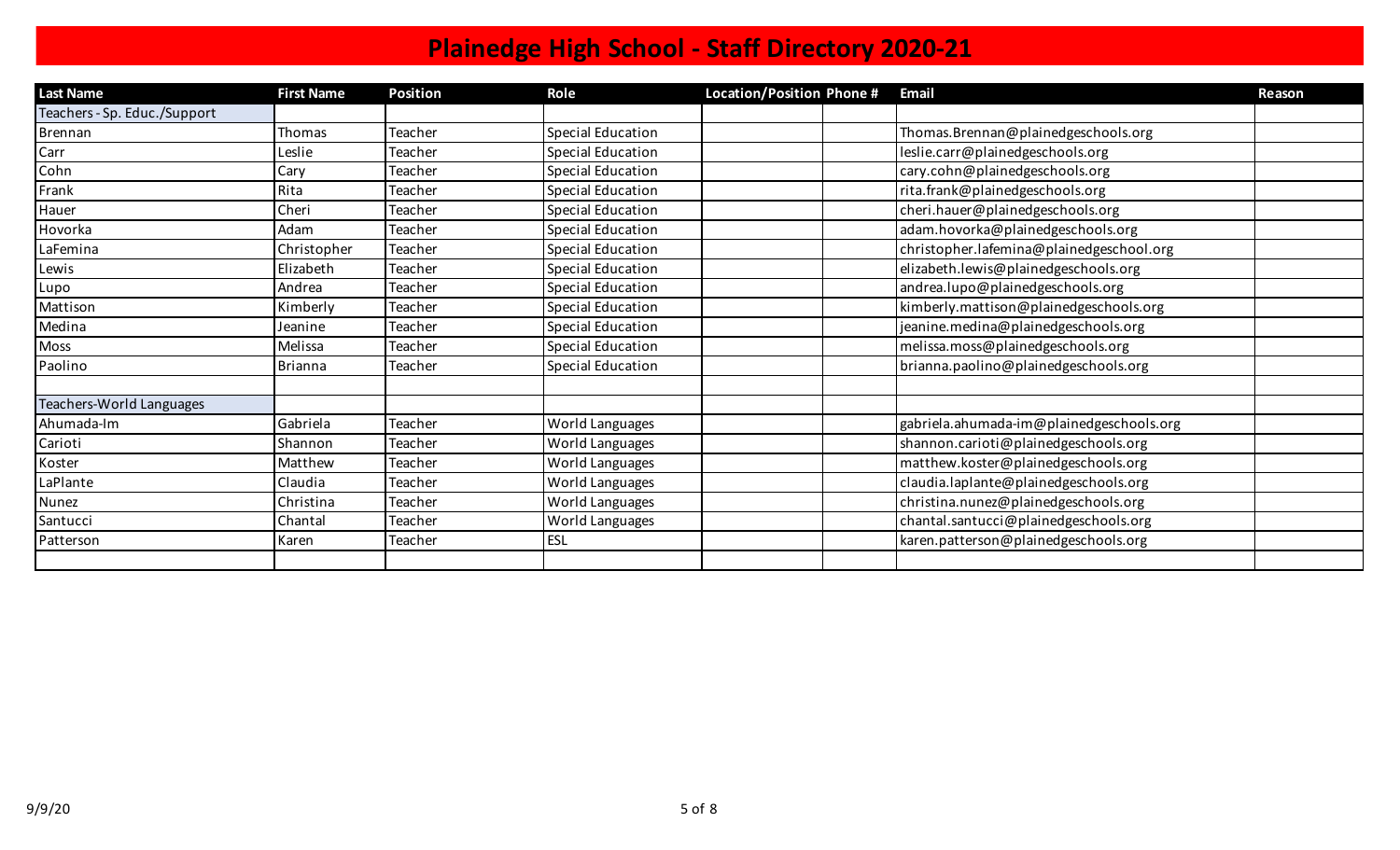| <b>Last Name</b>          | <b>First Name</b> | <b>Position</b>           | Role              | Location/Position Phone # |          | <b>Email</b>                                    | Reason |
|---------------------------|-------------------|---------------------------|-------------------|---------------------------|----------|-------------------------------------------------|--------|
| <b>Teacher Assistants</b> |                   |                           |                   |                           |          |                                                 |        |
| Argueta                   | Elmer             | <b>Teaching Assistant</b> | Life Skills       |                           |          | elmer.argueta@plainedgeschools.org              |        |
| Bavaqua                   | Daria             | Teaching Assistant        | Like Skills       |                           |          | daria.bevaqua@plainedgeschools.org              |        |
| <b>Brennan</b>            | Maureen           | <b>Teaching Assistant</b> | Self-Contained    |                           |          | maureen.brennan@plainedgeschools.org            |        |
| Fauci                     | Regina            | <b>Teaching Assistant</b> | Life Skills       |                           |          | regina.fauci@plainedgeschools.org               |        |
| Firmbach                  | Ashley            | <b>Teaching Assistant</b> | Self-Contained    |                           |          | ashley.firmbach@plainedgeschools.org            |        |
| Marchesiello              | Sandra            | <b>Teaching Assistant</b> | Self-Contained    |                           |          | sandra.marchesiello@plainedgeschools.org        |        |
| Marchiafava               | Deborah           | <b>Teaching Assistant</b> | Self-Contained    |                           |          | deborah.marchiafava@plainedgeschools.org        |        |
| Meidinger                 | Heather           | Teaching Assistant        | Library PM        |                           |          | Heather.Meidinger@plainedgeschools.org          |        |
| Nycz                      | Donna             | <b>Teaching Assistant</b> | Library AM        |                           |          | donna.nycz@plainedgeschools.org                 |        |
| Plana                     | Gina              | Teaching Assistant        | Self-Contained    |                           |          | gina.plana@plainedgeschools.org                 |        |
| Salerno                   | Maryanne          | <b>Teaching Assistant</b> | Self-Contained    |                           |          | maryanne.salerno@plainedgeschools.org           |        |
| Sikiric                   | Nicole            | <b>Teaching Assistant</b> | Life Skills       |                           |          | nicole.sikiric@plainedgeschools.org             |        |
|                           |                   |                           |                   |                           |          |                                                 |        |
| <b>Clerical Staff</b>     |                   |                           |                   |                           |          |                                                 |        |
| <b>Bakich</b>             | Annette           | Secretary                 | Special Education |                           |          | 992-7483 annette.bakich@plainedgeschools.org    |        |
| <b>Beklian</b>            | AnnMarie          | Secretary                 | Guidance          |                           |          | 992-7578 annmarie.beklian@plainedgeschools.org  |        |
| Cacciuttolo               | Karen             | Secretary                 | Library           |                           |          | 992-7590 karen.cacciuttolo@plainedgeschools.org |        |
| Cambria                   | Theresa           | Secretary                 | Guidance          |                           |          | 992-7484   theresa.cambria@plainedgeschools.org |        |
| Cook                      | Patricia          | Secretary                 | Athletics         |                           |          | 992-7476   patricia.cook@plainedgeschools.org   |        |
| Diggins                   | Toni              | Secretary                 | Main Offiice      |                           |          | 992-7553 toni.diggins@plainedgeschools.org      |        |
| Fullam                    | Kathleen          | Secretary                 | Attendance        |                           |          | 992-7583   kathleen.fullam@plainedgeschools.org |        |
| Knight                    | Mary              | Secretary                 | Main Offiice      |                           |          | 992-7552   mary.knight@plainedgeschools.org     |        |
| Northshield               | Eileen            | Admin. Assistant          | Main Offiice      |                           | 992-7566 | eileen.northshield@plainedgeschools.org         |        |
| Pepitone                  | Emily             | Secretary                 | Special Education |                           |          | 992-7481 emily.pepitone@plainedgeschools.org    |        |
| Tarantino                 | Nancy             | Secretary                 | Attendance        |                           |          | 992-7584   nancy.tarantino@plainedgeschools.org |        |
| Walter                    | Judy              | Secretary                 | Special Education |                           |          | 992-7477   judy.walter@plainedgeschools.org     |        |
|                           |                   |                           |                   |                           |          |                                                 |        |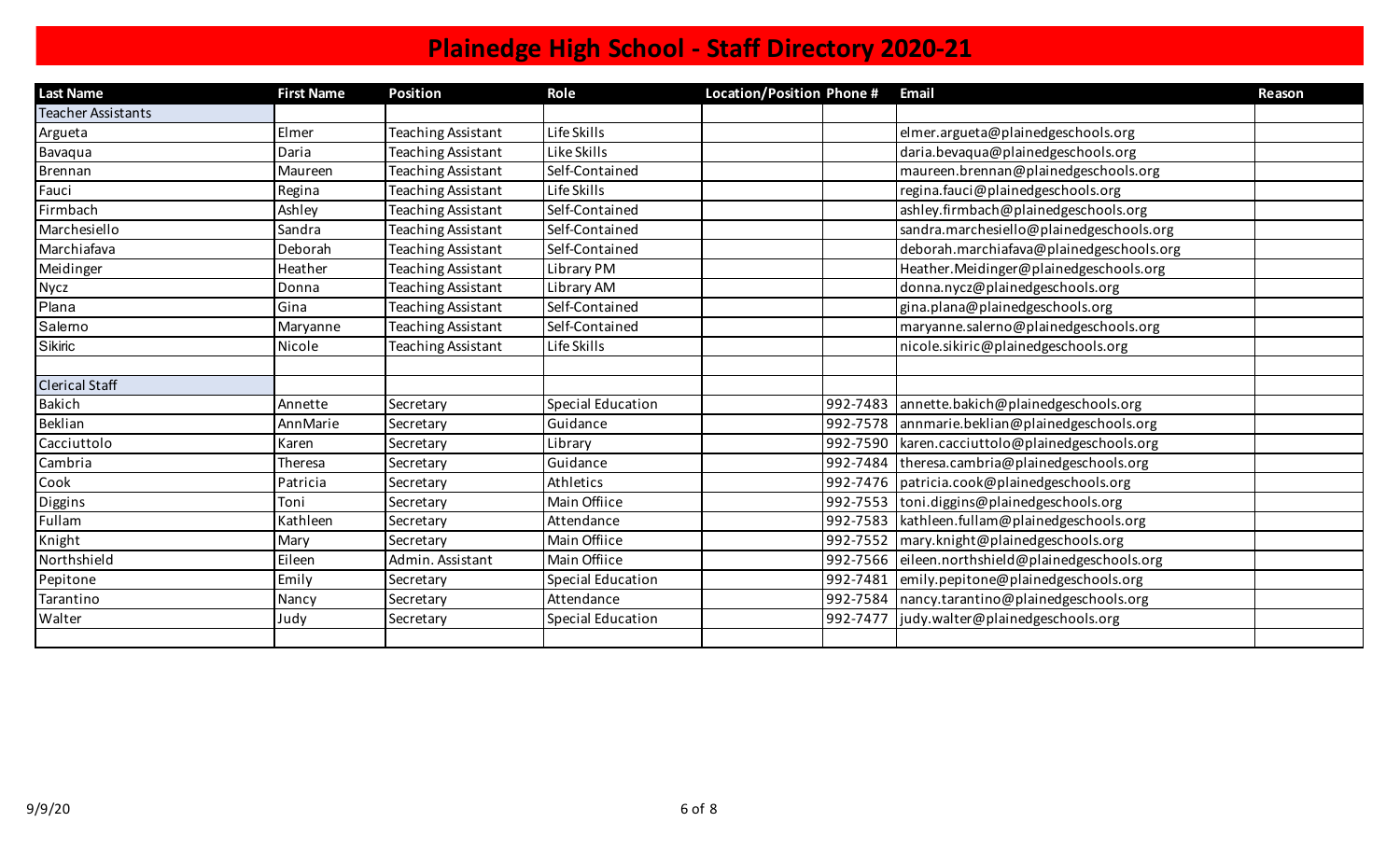| <b>Last Name</b>       | <b>First Name</b> | <b>Position</b>        | Role                  | Location/Position Phone # |          | <b>Email</b>                             | Reason |
|------------------------|-------------------|------------------------|-----------------------|---------------------------|----------|------------------------------------------|--------|
| Teachers-Resident Sub  |                   |                        |                       |                           |          |                                          |        |
| Altieri                | Kristen           | Teacher                | <b>Resident Sub</b>   |                           |          | kristen.altieri@plainedgeschools.org     |        |
| Ancona                 | Joseph            | Teacher                | <b>Resident Sub</b>   |                           |          | joseph.ancona@plainedgeschools.org       |        |
| Giris                  | Kristen           | Teacher                | <b>Resident Sub</b>   |                           |          |                                          |        |
| Lindeman               | Jessica           | Teacher                | <b>Resident Sub</b>   |                           |          |                                          |        |
| Pilock                 | Susan             | Teacher                | <b>Resident Sub</b>   |                           |          | susan.pilock@plainedgeschools.org        |        |
| Venth                  | <b>Brenna</b>     | Teacher                | Resudent Sub          |                           |          |                                          |        |
|                        |                   |                        |                       |                           |          |                                          |        |
| <b>Custodial Staff</b> |                   |                        |                       |                           |          |                                          |        |
| Sutherland             | Jimmy             | Custodial Staff        | <b>Head Custodian</b> |                           | 992-7599 | jimmy.sutherland@plainedgeschools.org    |        |
| Dervin                 | Matthew           | <b>Custodial Staff</b> | Custodian             |                           |          |                                          |        |
| Casey                  | James             | <b>Custodial Staff</b> | Custodian             |                           |          | james.casey@plainedgeschools.org         |        |
| Gallagher              | Michael           | <b>Custodial Staff</b> | Cleaner               |                           |          |                                          |        |
| Mauro                  | Salvatore         | <b>Custodial Staff</b> | Cleaner               |                           |          | salvatore.mauro@plainedgeschools.org     |        |
| Powers                 | Michael           | <b>Custodial Staff</b> | Maintenance           |                           |          | mike.powers@plainedgeschools.org         |        |
| Rhodes                 | Jason             | Custodial Staff        | Asst. Head Custodian  |                           |          | jason.rhodes@plainedgeschools.org        |        |
| Riola                  | <b>Brian</b>      | Custodial Staff        | Cleaner               |                           |          | brian.riola@plainedgeschools.org         |        |
| Tarasco                | Christopher       | <b>Custodial Staff</b> | Cleaner               |                           |          | christopher.tarasco@plainedgeschools.org |        |
| Zagorski               | Stephen           | Custodial Staff        | Cleaner               |                           |          | stephen.zagorski@plainedgeschools.org    |        |
|                        |                   |                        |                       |                           |          |                                          |        |
| <b>Hall Monitors</b>   |                   |                        |                       |                           |          |                                          |        |
| Addeo                  | Maria             | Teacher Aide           | Monitor               |                           |          | maria.addeo@plainedgeschools.org         |        |
| Prozor                 | Jeanine           | Teacher Aide           | Monitor               |                           |          | jeanine.prozor@plainedgeschools.org      |        |
|                        |                   |                        |                       |                           |          |                                          |        |